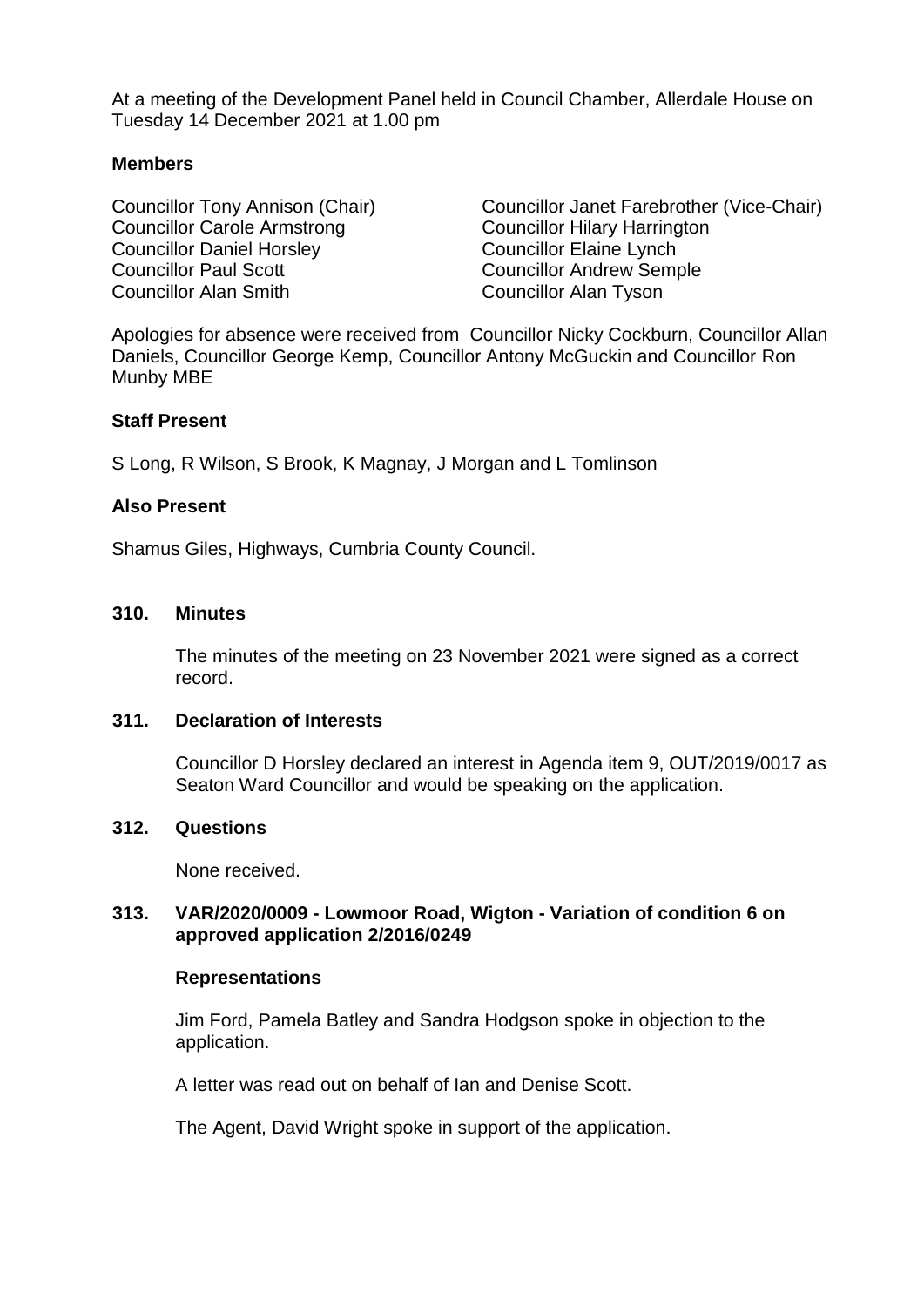# **Application**

The Senior Planning Officer, Sara Brook recommended approval subject to verification of the visibility splay for Plot 1, grant planning permission subject to conditions and to include correction to a typo for condition 10 word 'drainage' missing and the signing of a Deed of Variation to ensure that the contributions secured under the original outline approval are tied to the implementation of this permission.

The Senior Planning Officer outlined the application and detailed the main issues within the report as follows:

• Removal of mini-roundabout

The Highways Authority has raised no objection to the alternative provision of a T junction access to the site as shown within Reserved Matters application RMA/2019/0015.

Members noted the representations received in respect of the application, the main grounds which were set out in the report.

Following member discussions Councillor J Farebrother proposed to accept approval as per the Officers recommendations.

Councillor T Annison seconded.

A vote was taken; 5 voted in favour of approval, 5 against.

The Chair gave the casting vote making it 6 in favour.

The motion in favour of approval was carried.

# **Decision**

Approved

# **Conditions:**

**1. Before any works commence details of the layout, scale and appearance, access and landscaping (hereinafter called 'reserved matters') shall be submitted to and approved by the Local Planning Authority.**

Reason: The application has been submitted as an outline application, in accordance with the provisions of the details of the Town and Country Planning (Development Management Procedure) Order 2015.

**2. The development hereby permitted shall be carried out in accordance with the following plans: SS011-LP Site Location Plan Ecological Appraisal Ecological update received 2 August 2016 Flood Risk Assessment & Outline Drainage Strategy**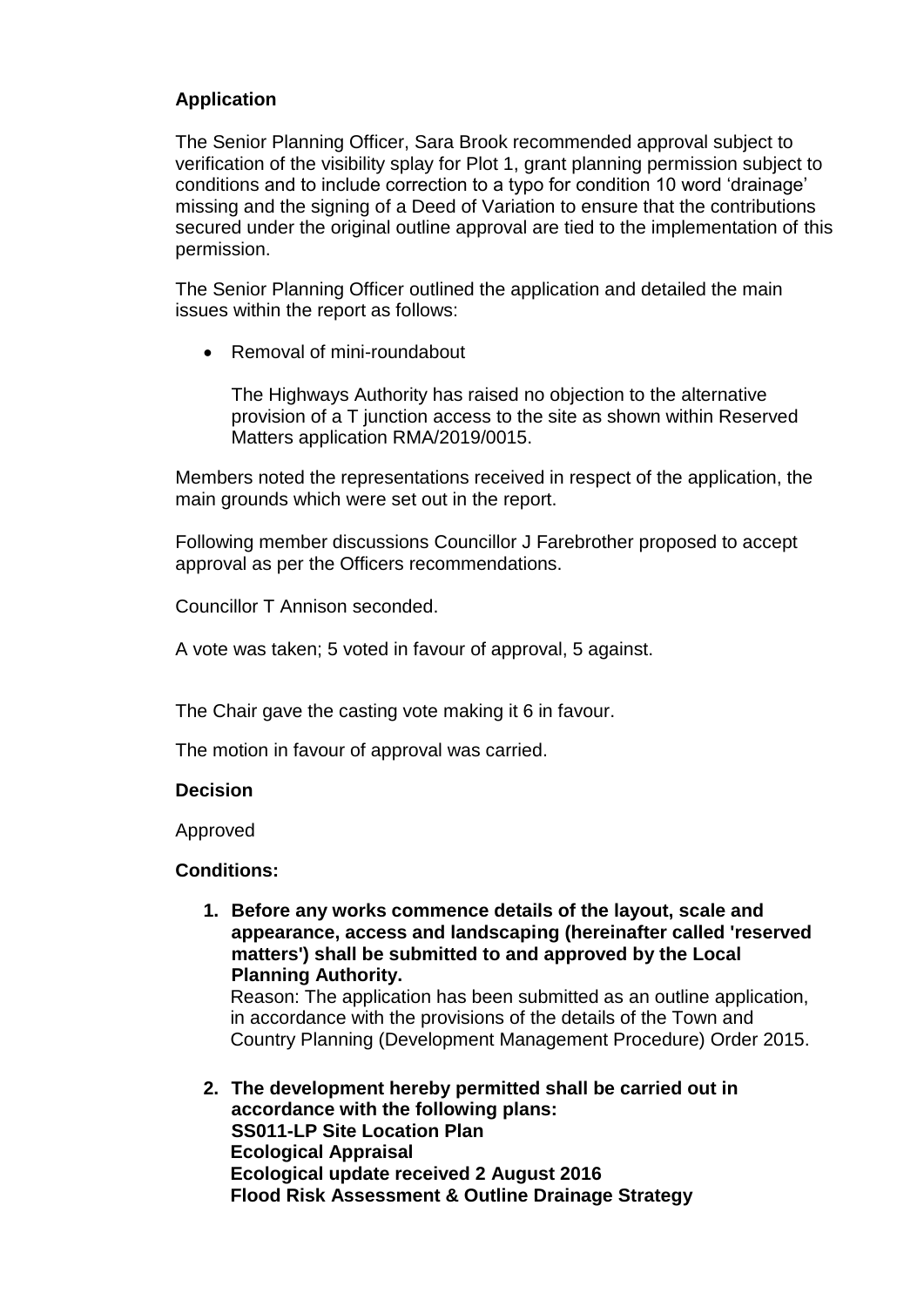### **Transport Statement Transport Statement Addendum received 7 July 2016 Geophysical Survey Report Phase 1 Geo-Environmental Site Assessment**

Reason: In order to ensure that the development is carried out in complete accordance with the approved plans and any material and non-material alterations to the scheme are properly considered.

3. **The submission of all reserved matters applications shall be made no later than 7 February 2020 and the development shall begin no later than whichever is the later of the following dates:**

**(a) 7 February 2020, or** 

**(b) The expiration of 2 years from the final approval of the reserved matters or, in the case of approval on different dates, the final approval of the last such matter to be approved.**

Reason: In order to comply with Sections 91 and 92 of the Town and Country Planning Act 1990.

- 4. **Any application for reserved matters of layout shall include plans showing the following:**
	- **(a) Cross sections through the site;**
	- **(b) Details of existing and proposed ground levels;**
	- **(c) Proposed finished floor levels of buildings;**

**(d) Levels of any paths, drives, garages and parking areas; and the development shall be carried out in accordance with the details so approved.**

Reason: To ensure that the works are carried out to a suitable level in relation to the adjoining properties and highways and in the interests of visual amenity.

**5. The carriageway, footways, footpaths, cycleways etc. shall be designed, constructed, drained and lit to a standard suitable for adoption and in this respect further details, including longitudinal/cross sections, shall be submitted to the Local Planning Authority for approval before any part of the development hereby permitted is commenced. No work shall be commenced until a full specification has been approved. These details shall be in accordance with the standards laid down in the current Cumbria Design Guide. Any works so approved shall be constructed before the development is completed.**

Reason: To ensure a minimum standard of construction within the approved development in the interests of highway safety.

6. **A frontage footway and its links to the footway on the northern side of Lowmoor Road shall be designed, constructed, drained and lit to a suitable standard and in this respect further details, including longitudinal/cross sections, shall be submitted to the Local Planning Authority for approval before any part of the development**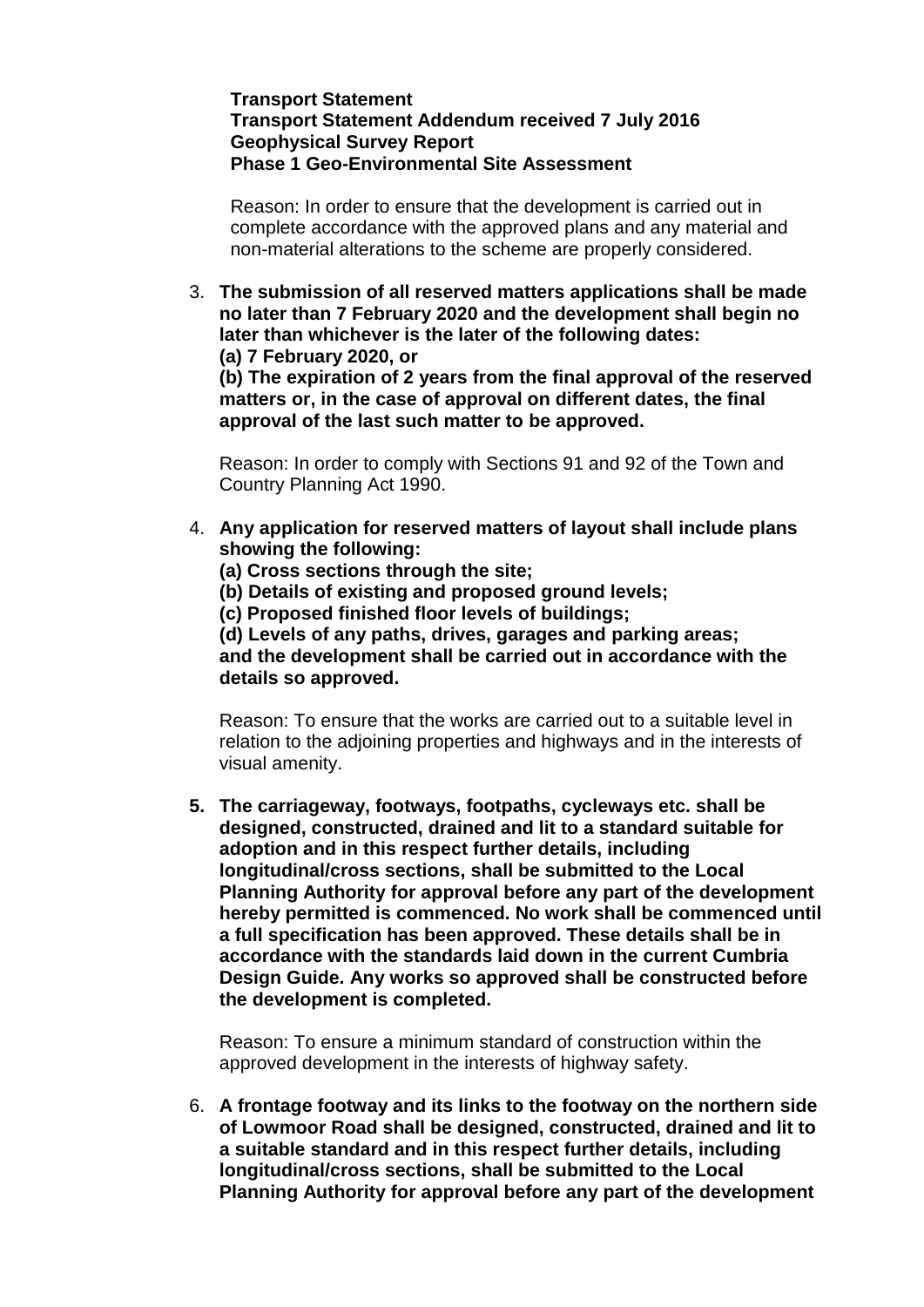**hereby permitted is commenced. No work shall be commenced until a full specification has been approved. Any works so approved shall be constructed before the development is completed.**

Reason: To ensure a minimum standard of construction within the approved development in the interests of highway safety.

7. **The development shall not commence until visibility splays at each point of access, providing clear visibility of 2.4 metres by 70 metres as measured down the centre of the access(es) or access road and the nearside channel line of the major road have been provided at the junction of each access road with the county highway. Notwithstanding the provisions of the Town and Country Planning (General Permitted Development) Order 2015 (or any Order revoking and re-enacting that Order) relating to permitted development, no structure or object of any kind shall be erected or placed and no trees, bushes or other plants shall be planted or be permitted to grow within the visibility splays which exceed 1 metre in height and obstruct the visibility splays. The visibility splays shall be constructed before general development of the site commences so that construction traffic is safeguarded.**

Reason: To ensure a satisfactory means of access for the development during the construction and operational use of the site, in compliance with the National Planning Policy Framework and Policy S2 of the Allerdale Local Plan (Part 1), Adopted July 2014.

**8. No dwellings shall be occupied until the estate road including footways and cycleways to serve such dwellings has been constructed in all respects to base course level and street lighting where it is to form part of the estate road has been provided and brought into full operational use.**

Reason: In the interests of highway safety.

9. **No dwelling shall be occupied until its access and parking arrangements (in accordance with the County Councils parking guidelines) have been constructed. Any such access and or parking provision shall be retained and be capable of use when the development is completed and shall not be removed or altered without the prior consent of the Local Planning Authority.**

Reason: To ensure that proper access and parking provision is made and retained for use in relation to the development.

10. **No development shall commence until full details of the surface water system demonstrating that no flooding will occur on any part of the site for a 1 in 30 year event unless designed to do so, flooding will not occur to any building in a 1 in 100 year event plus 40% to account for climate change, and where reasonably possible flows resulting from rainfall in excess of a 1 in 100 year 6 hour rainfall event are managed in conveyance routes (plans of**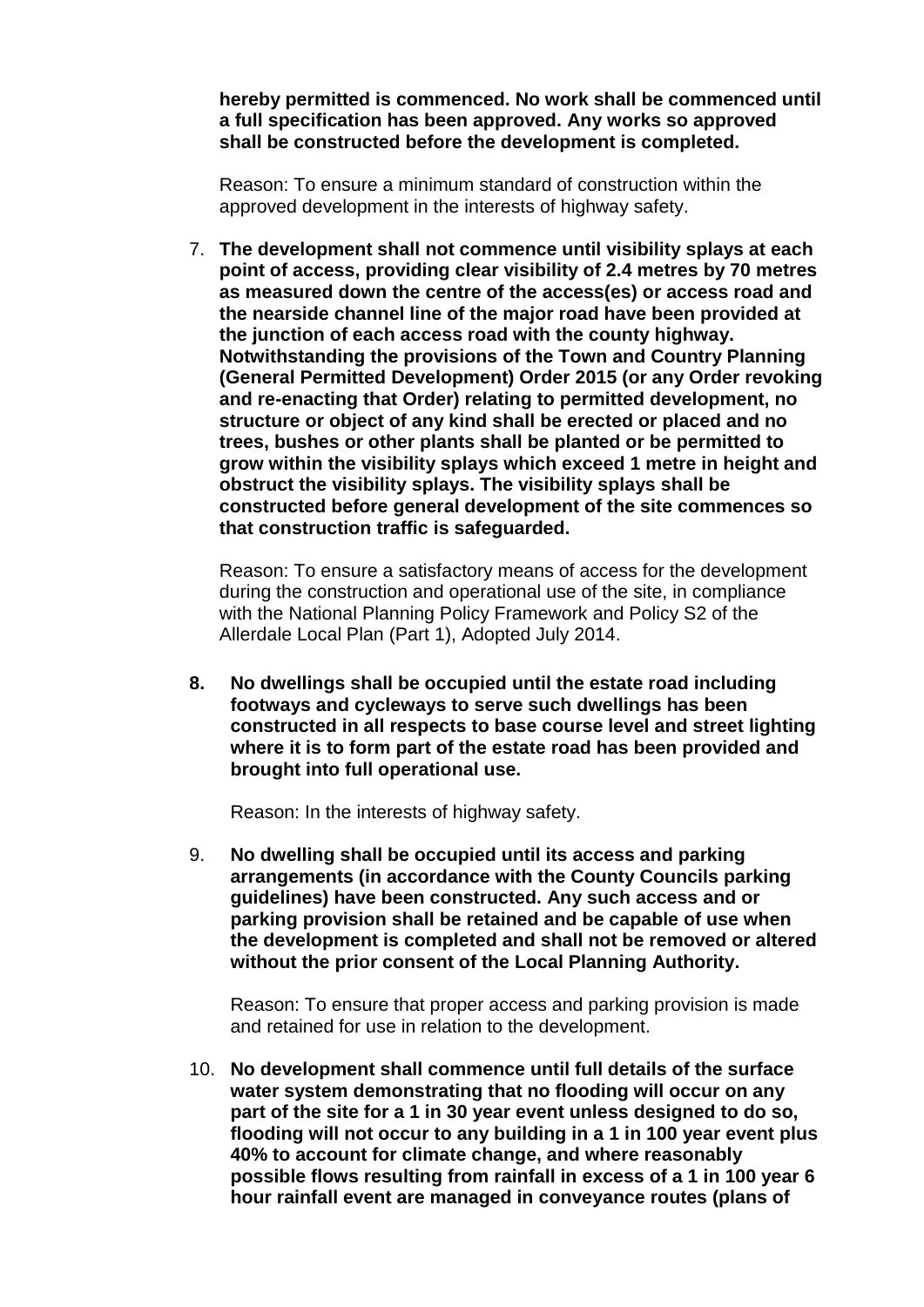#### **flow routes etc.) have been agreed in writing with the Local Planning Authority.**

Reason: To manage flood risk within the development that results from surface water to minimise the risk to people and property, in compliance with the National Planning Policy Framework and Policies S2 and S29 of the Allerdale Local Plan (Part 1), Adopted July 2014.

11. **The drainage for the development hereby approved, shall be carried out in accordance with principles set out in the submitted Flood Risk Assessment & Outline Drainage Strategy (Ref No. K32867/01/ODS/RH, Issue 03, Dated 11 April 2016) which was prepared by R. G. Parkins & Partners LTD proposing surface water discharging into watercourse. No surface water will be permitted to drain directly or indirectly into the public sewer. Any variation to the discharge of foul shall be agreed in writing by the Local Planning Authority prior to the commencement of the development. Prior to the occupation of any dwelling the drainage scheme shall be completed in accordance with the approved details.**

Reason: To ensure a satisfactory form of development and to prevent undue increase in surface run-off and to reduce the risk of flooding from the development, in compliance with the National Planning Policy Framework and Policies S29 and S2 of the Allerdale Local Plan (Part 1), Adopted July 2014.

12. **Prior to any works being constructed above ground floor level a sustainable drainage management and maintenance plan for the lifetime of the development shall be submitted to the Local Planning Authority and agreed in writing. The sustainable drainage management and maintenance plan shall include as a minimum:**

**a) The arrangements for adoption by an appropriate public body or statutory undertaker, or management and maintenance by a Resident's Management Company; and**

**b) Arrangements concerning appropriate funding mechanisms for its ongoing maintenance of all elements of the sustainable drainage system (including mechanical components) and will include elements such as ongoing inspections relating to performance and asset condition assessments, operations costs, regular maintenance, remedial works and irregular maintenance caused by less sustainable limited life assets or any other arrangements to secure the operation of the surface water drainage scheme throughout its lifetime.**

**The development shall subsequently be completed, maintained and managed in accordance with the approved plan.**

Reason: To manage flooding and pollution and to ensure that a managing body is in place for sustainable drainage system and there is funding and maintenance mechanism for the lifetime of the development.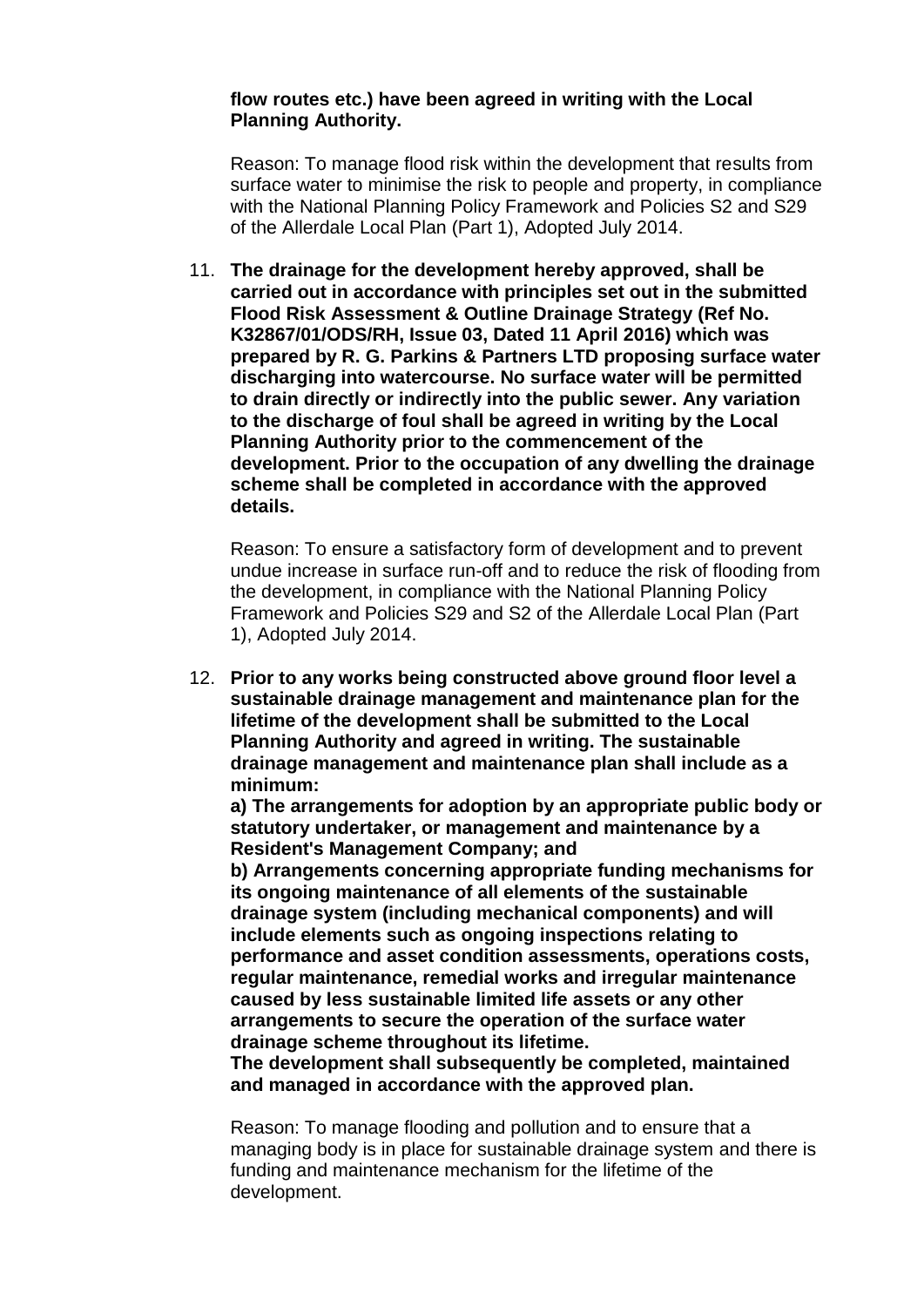13. **No development shall take place until a Construction Method Statement and Construction Traffic Management Plan has been submitted to and approved in writing by the Local Planning Authority. The statement shall include the following:** 

**(a) Traffic Management Plan to include all traffic associated with the development, including site and staff traffic, off-site parking, turning, formation of the construction compound and access tracks and any area of hardstanding;** 

**(b) Details of the construction vehicle routing and the scheduling and timing of movements avoiding school opening and closing times and temporary warning signs;**

**(c) The sheeting of all HGVs taking spoil to/from the site to prevent spillage or deposit of any materials on the highway;**

**(d) Post-construction restoration/reinstatement of the working areas;**

**(e) Access gates will be hung to open away from the public highway no less than 10m from the carriageway edge and shall incorporate visibility displays;**

**(f) Procedure to monitor and mitigate noise and vibration from the construction and demolition and to monitor any properties at risk of damage from vibration, as well as taking into account noise from vehicles, deliveries. All measurements should make reference to BS7445.** 

**(g) Mitigation measures to reduce adverse impacts on residential properties from construction compounds including visual impact, noise, and light pollution;** 

**(h) A written procedure for dealing with complaints regarding the construction or demolition;** 

**(i) Measures to control the emissions of dust and dirt during construction and demolition (including any wheel washing facilities and cleaning of the site entrances and the adjacent public highway);** 

**(j) Programme of work for Demolition and Construction phase;** 

**(k) Hours of working and deliveries;** 

**(l) Details of lighting to be used on site.** 

**(m) Highway signage / Haulage routes. The approved statement shall be adhered to throughout the duration of the development.**

Reason: In the interests of safeguarding the amenity of the occupiers of neighbouring properties during the construction works of the development hereby approved, in compliance with the National Planning Policy Framework and Policy S32 of the Allerdale Local Plan (Part 1), Adopted July 2014 and in the interests of highway safety.

14. **Further to the Phase 1 Geo Environmental Site Assessment ref 10- 963-r1 all necessary Phase 2 site investigation works within the site boundary must be carried out to establish the degree and nature of the contamination and its potential to pollute the environment or cause harm to human health. The scope of works for the site investigations should be agreed with the Local Planning Authority prior to their commencement.**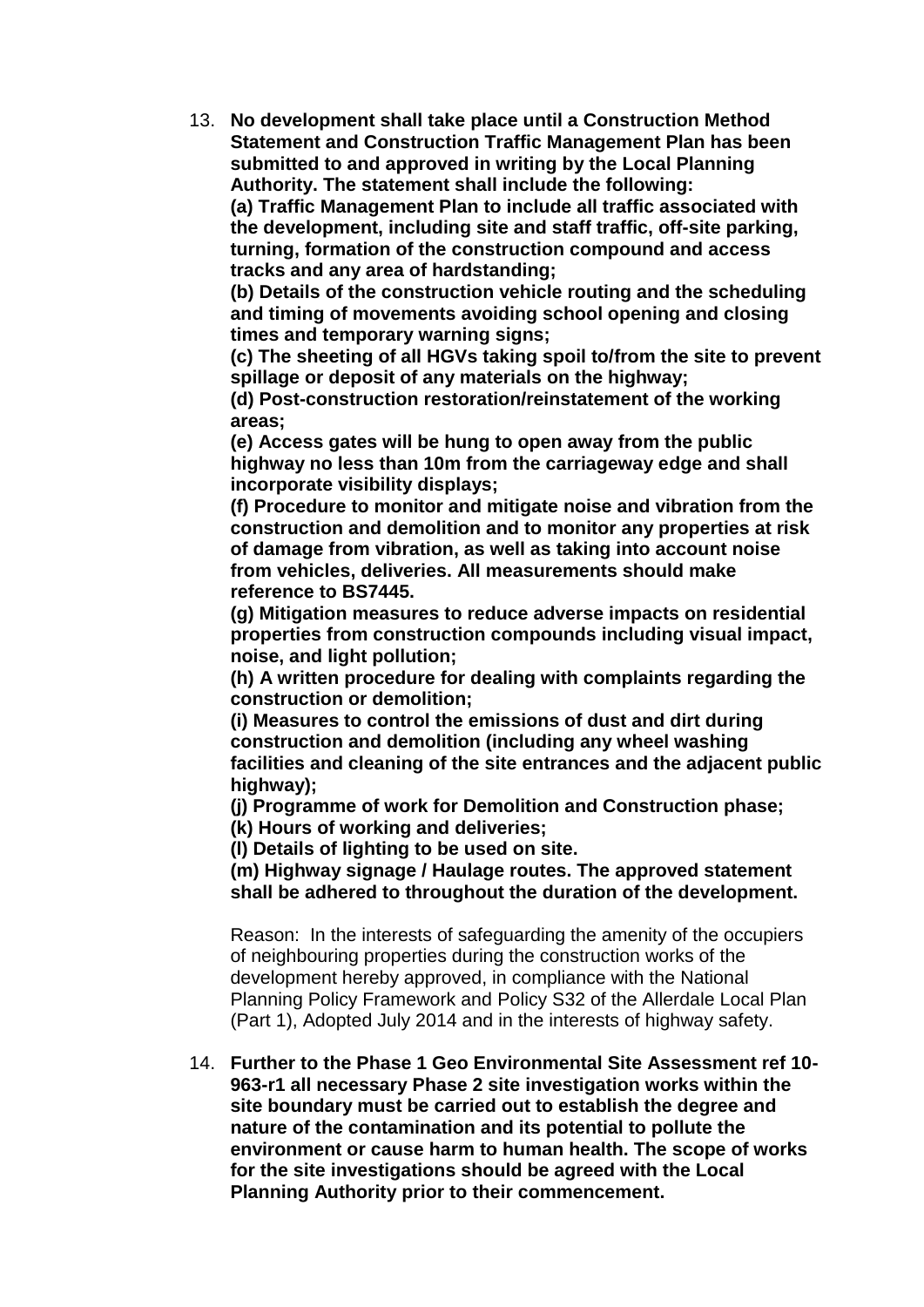Reason: To minimise any risk during or post construction works arising from any possible contamination from the development to the local environment, in compliance with the National Planning Policy Framework and Policy S30 of the Allerdale Local Plan (Part 1), Adopted July 2014.

15. **Should land affected by contamination be identified under the desk top study under condition 14 be found which poses unacceptable risks to human health, controlled waters or the wider environment, no development shall take place until a detailed remediation scheme has been submitted to and approved in writing by the Local Planning Authority. The scheme must include an appraisal of remediation options, identification of the preferred option(s), the proposed remediation objectives and remediation criteria, and a description and programme of the works to be undertaken including the verification plan.**

Reason: To minimise any risk during or post construction works arising from any possible contamination from the development to the local environment, in compliance with the National Planning Policy Framework and Policy S30 of the Allerdale Local Plan (Part 1), Adopted July 2014.

- 16. **Should a contamination remediation scheme be required under condition 15, the approved strategy shall be implemented and a verification report submitted to and approved in writing by the Local Planning Authority, prior to the development (or relevant phase of development) being brought into use.** Reason: To minimise any risk during or post construction works arising from any possible contamination from the development to the local environment, in compliance with the National Planning Policy Framework and Policy S30 of the Allerdale Local Plan (Part 1), Adopted July 2014.
- 17. **In the event that contamination is found at any time when carrying out the approved development that was not previously identified it must be reported immediately to the Local Planning Authority. Development on the part of the site affected must be halted and a risk assessment carried out and submitted to and approved in writing by the Local Planning Authority. Where unacceptable risks are found remediation and verification schemes shall be submitted to and approved in writing by the Local Planning Authority. These shall be implemented prior to the development (or relevant phase of development) being brought into use. All works shall be undertaken in accordance with current UK guidance, particularly CLR11.**

Reason: To minimise any risk arising from any possible contamination from the development to the local environment in compliance with the National Planning Policy Framework and Policy S30 of the Allerdale Local Plan (Part 1), Adopted July 2014.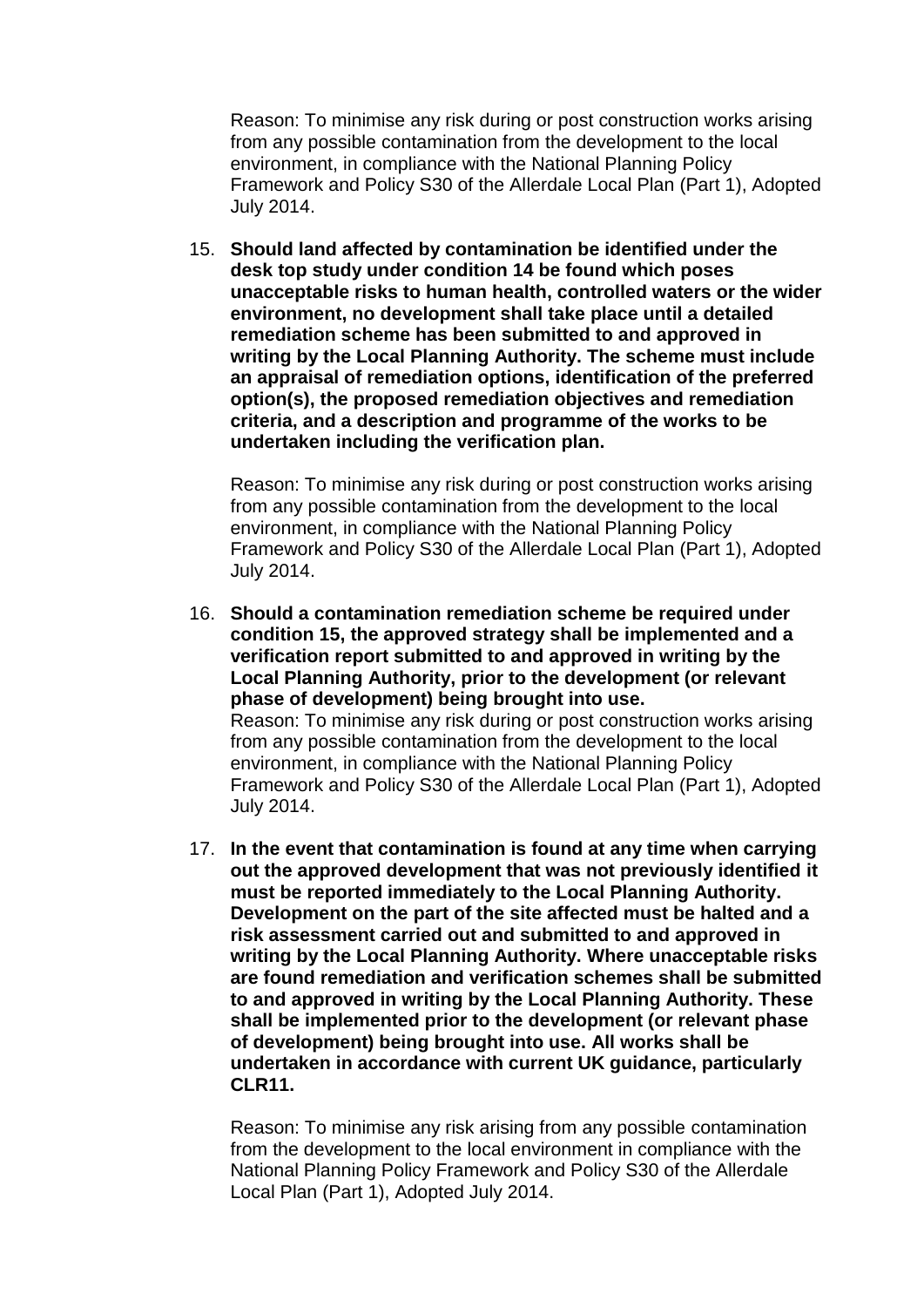18. **The works shall be implemented solely in accordance with the mitigation/recommendations outlined in Section 6 of the Ecological Appraisal dated 25 January 2016 and the further ecological appraisal received 2 August 2016.**

Reason: To safeguard the habitat of bats in compliance with the National Planning Policy Framework, Policy S35 of the Allerdale Local Plan (Part 1), Adopted July 2014 and Policy E34 of the Cumbria and Lake District Joint Structure Plan, 2001-2016 (Saved).

# **314. RMA/2019/0015 - Lowmoor Road, Wigton - Residential development and associated infrastructure**

# **Representations**

Jim Ford and Pamela Batley spoke in objection to the application.

Letters were read out on behalf of Phil Hayward and Iain Green.

The Agent, David Wright spoke in support of the application.

# **Application**

The Senior Planning Officer, Sara Brook recommended approval subject to the conditions and the revised description (to include ref to approved application VAR/2020/0009 Item 5), update to draft condition 2 to include amended Site Plan as Proposed Rev P (1739-PL216) two extra conditions to cover Surface water management during construction and additional boundary treatment to western boundary where proposed footpath passes The Barn.

The Senior Planning Officer outlined the application and detailed the main issues within the report as follows;

• Principle

The principle of the development has already been agreed when outline planning permission 2/2016/0249 was granted for residential development of the site.

Access

The proposal includes a T-junction access off Lowmoor Road for properties internal to the site, along with a number of single and shared driveways serving those plots along the site frontage.

The proposal does not include the provision of a mini-roundabout as conditioned on the outline approval. This change in design to the main access has not attracted any objections from the Highways Authority.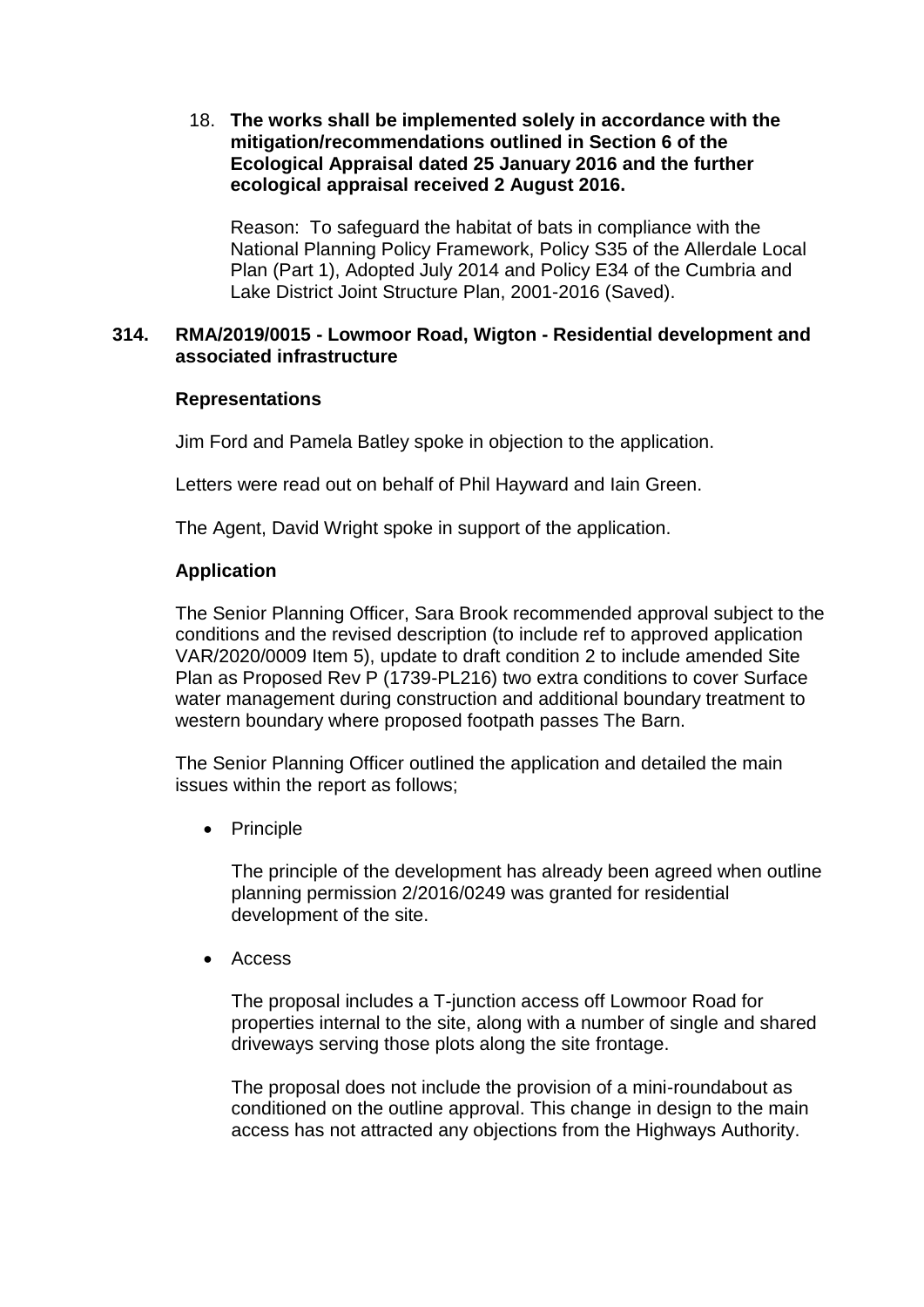A separate application has been made and is being considered concurrently to vary condition 6 – to remove reference to a miniroundabout.

Layout, Scale, Appearance and Landscaping

The detailed design of the scheme is considered to be acceptable following the negotiation of amended plans.

• Residential Amenity

The proposal is considered to achieve an acceptable layout in relation to existing residential properties. The scheme will result in a significant change in outlook for existing residents to the north and the east of the site, from an open field to a housing estate. However, the separation distances are considered to be appropriate and the development would not have a significantly adverse impact in terms of outlook, oppressiveness.

• Biodiversity

Whilst this issue has largely been considered at the outline stage, the reserved matters proposal does confirm the loss of a length of frontage hedgerow. Compensatory hedgerow to the eastern and southern boundaries is proposed and is considered adequate.

• Amenity Greenspace/Children's Play Space

The housing development is considered to provide an acceptable balance of built development and open space. The decision was taken at the outline stage to secure a commuted sum for the upgrade of offsite play provision, as opposed to provision on site.

• Affordable Housing Provision

The reserved matters scheme provides for 10% affordable housing for discounted sale. This is less than the policy complaint amount of 20% secured by legal agreement at the outline stage.

A Viability Report has been provided to justify this shortfall and this has been peer reviewed by chartered surveyors on behalf of the Council. Following the provision of further information, the peer review concludes that the site's viability does justify a lower affordable housing provision.

Members noted the representations received in respect of the application, the main grounds of which were set out in the report.

Following members discussion, Councillor J Farebrother proposed to accept the officer's recommendations.

Councillor E Lynch seconded.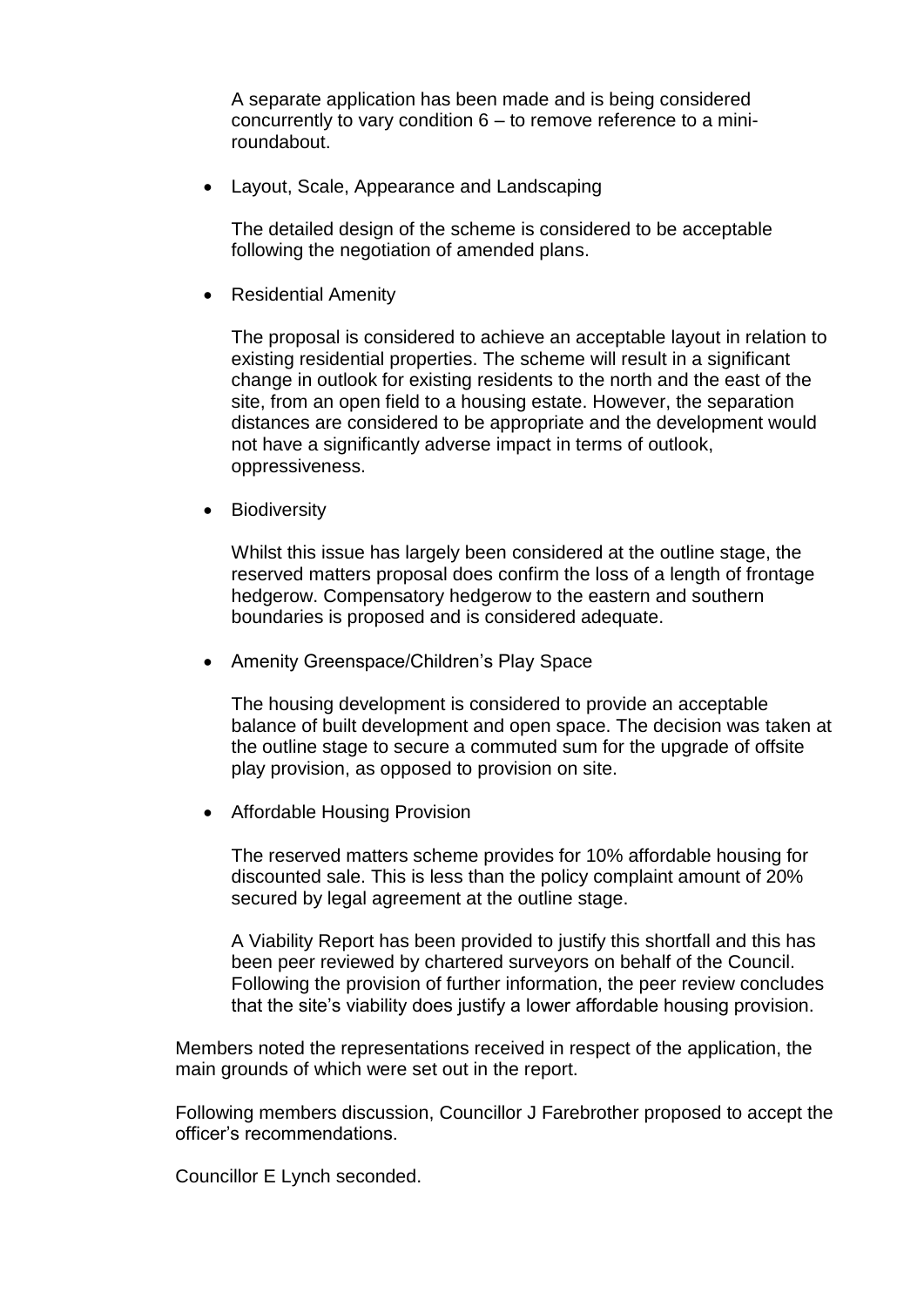A vote was taken; 5 voted in favour of approval, 5 against.

The Chair gave the casting vote making it 6 in favour.

The motion in favour of approval was carried.

# **Decision**

Approved

# **CONDITIONS**

# **In Accordance:**

**1. The development hereby permitted shall be carried out in accordance with the following plans:**

**Location Plan Dwg 1739-PL216(L) Site Plan as Proposed - Amended plan received 16th Aprl 2021 Amended Affordable Housing Plan – Amended plan received 5th August 2021 Dwg GHLRW-WW-01-D Landscape Plan – Amended plan received 16th Aprl 2021 Dwg 1739 – PL217 rev F Parking Layout and Visibility Splays Plan as Proposed – Amended plan received 16th Aprl 2021 Dwg 1739-PL219(C) Boundaries & Elevations Plan as Proposed - Amended plan received 16 th Aprl 2021 Bow Top Fencing specification DWG SD700A - Single Garage Details Dwg 1739-PL410(B) Site Sections as Proposed - Amended plan received 16th Aprl 2021 Dwg K36669-A1-109B EXTERNAL LEVELS PLAN - Amended plan received 16th Aprl 2021 Dwg 201 – REN House Type 201 Elevations Render Variant - Amended plan received 16th Aprl 2021 Dwg 201-301-REN 201-301 Render Variant** - **Amended plan received 16th Aprl 2021 Dwg 301 – REN House Type 301 Elevations Render Variant - Amended plan received 16th Aprl 2021 Dwg 443/227 Plans and Elevations Types 201o & 301a (excluding attached garage) - Amended plan received 16th Aprl 2021 Dwg 13/302 - 9 Rev E – House type 302 Elevations (Rural 13) - Amended plan received 16th Aprl 2021 Dwg 302- REN - 302 Elevation Render Variant - Amended plan received 16th Aprl 2021 Dwg 302/1G House Type 302 Floor Plans - - Amended plan received 16th Aprl 2021 Dwg 304/1E – 304 Floor Plans - Amended plan received 16th Aprl 2021 Dwg 13/304 – 10 Rev G House Type 304 Elevations (Rural 13) - Amended plan received 16th Aprl 2021**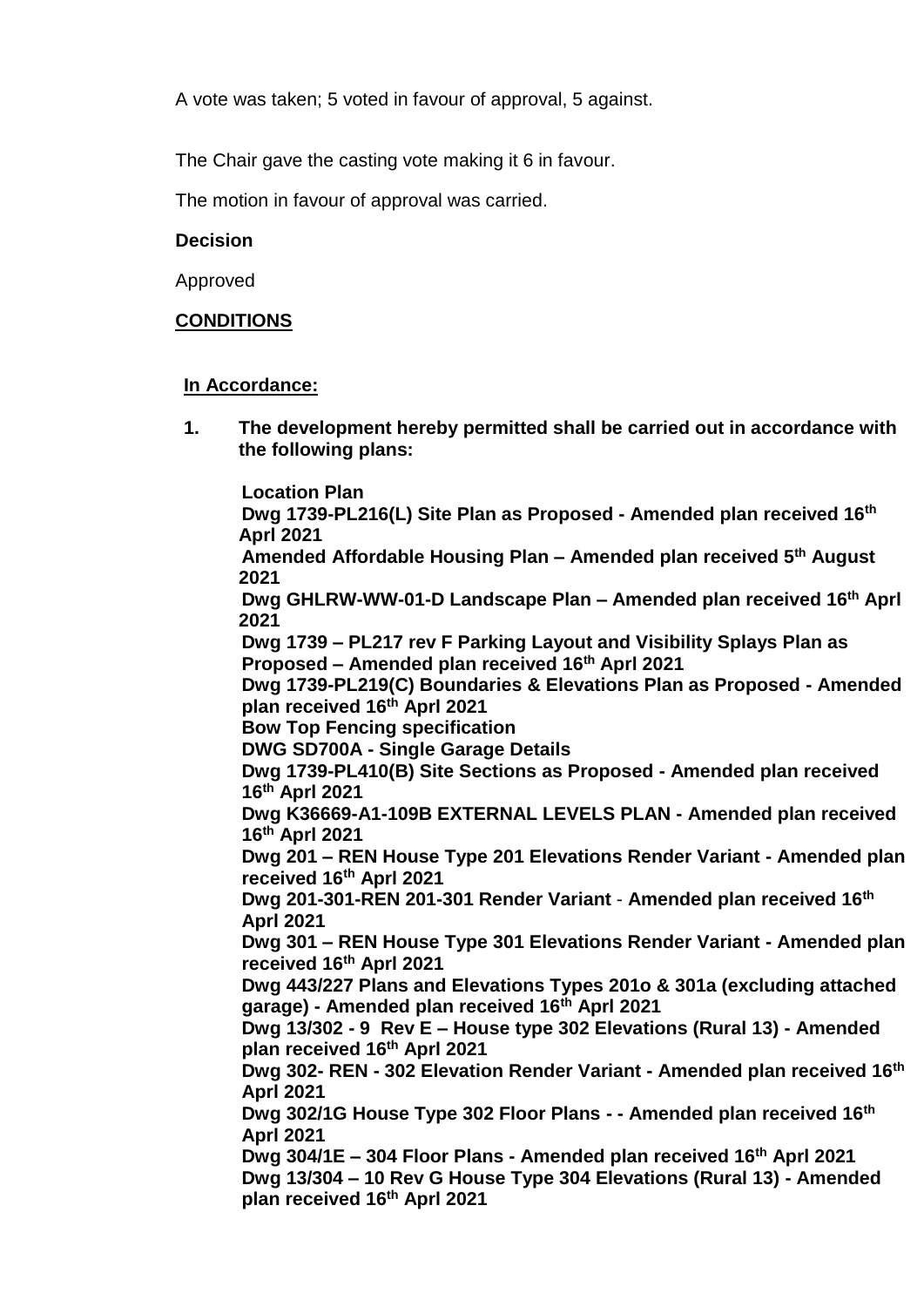**Dwg 307/1B House Type 307 Floor Plans - Amended plan received 16th Aprl 2021 Dwg 443/214 House Type 307 Plans and Elevations - Amended plan received 16th Aprl 2021 Dwg 13/315 - 9 Rev A – House type 315 Elevations (Rural 13) - Amended plan received 16th Aprl 2021 Dwg 315/1A House Type 315 Floor Plans- Amended plan received 16th Aprl 2021 13/350 – 8 Rev B House Type 350 Elevations (Rural 13) - Amended plan received 16th Aprl 2021 Dwg 350 REN 350 Render Variant- Amended plan received 16th Aprl 2021 Dwg 350/1A House Type 350 Floor Plans- Amended plan received 16th Aprl 2021 Dwg 13/351 - 9 Rev A – House type 351 Elevations (Rural 13) - Amended plan received 16th Aprl 2021 Dwg 351/1 –351 Dwelling Type Floor Plans - Amended plan received 16th Aprl 2021 Dwg 351-REN House Type 351 Render Variant – Amended Plan received 21st October 2021 Dwg 13/353 – 09 Rev A House Type 353 Elevations (Rural 13) - Amended plan received 16th Aprl 2021 Dwg 353-REN – 353 Render Variant - received 21st October 2021 Dwg 353 1/A House Type 353 Floor Plans - received 21st October 2021 Dwg 13/435 – 9 Rev A Dwelling Type 435 Elevations (Rural 13) - Amended plan received 16th Aprl 2021 Dwg 435-REN – 435 Elevation Render Variant - Amended plan received 16th Aprl 2021 Dwg 435/1 A – 435 Floor Plans- Amended plan received 16th Aprl 2021 Dwg 13/454 – 10 Rev B House Type 454 Elevations (Rural 13) - Amended plan received 16th Aprl 2021 Dwg 454/1A House Type 454 Floor Plans - Amended plan received 16th Aprl 2021 Dwg 454 – REN 454 Elevation in Render Variant- Amended plan received 16th Aprl 2021 Dwg K36669/A1/101 G Proposed Foul and Surface Water Drainage Layout – Amended plan received 13th October 2021 2021 Dwg K36669/A1/116 Proposed Exceedance Route Details – 13th October 2021 Dwg K36669-A3-200 S104 DEED OF GRANT PLAN - Amended plan received 16th Aprl 2021 Dwg K36669-A1-204 S104 FW LONGITUDINAL SECTIONS - Amended plan received 16th April 2021 Dwg K36669-A1-206 S11 FLOW CONTROL DETAILS - Amended plan received 16th Apri 2021 Dwg K36669-A1-205 S13 FLOW CONTROL DETAILS - Amended plan received 16th Aprl 2021 Dwg K36669-A1-207 S04 FLOW CONTROL DETAILS - Amended plan received 16th Aprl 2021 Dwg K36669-A1-106A DETENTION BASIN DETAILS SHEET 1 OF 2 - Amended plan received 16th Aprl 2021 Dwg K36669-A1-107C DETENTION BASIN DETAILS SHEET 2 OF 2 - Amended plan received 16th Aprl 2021**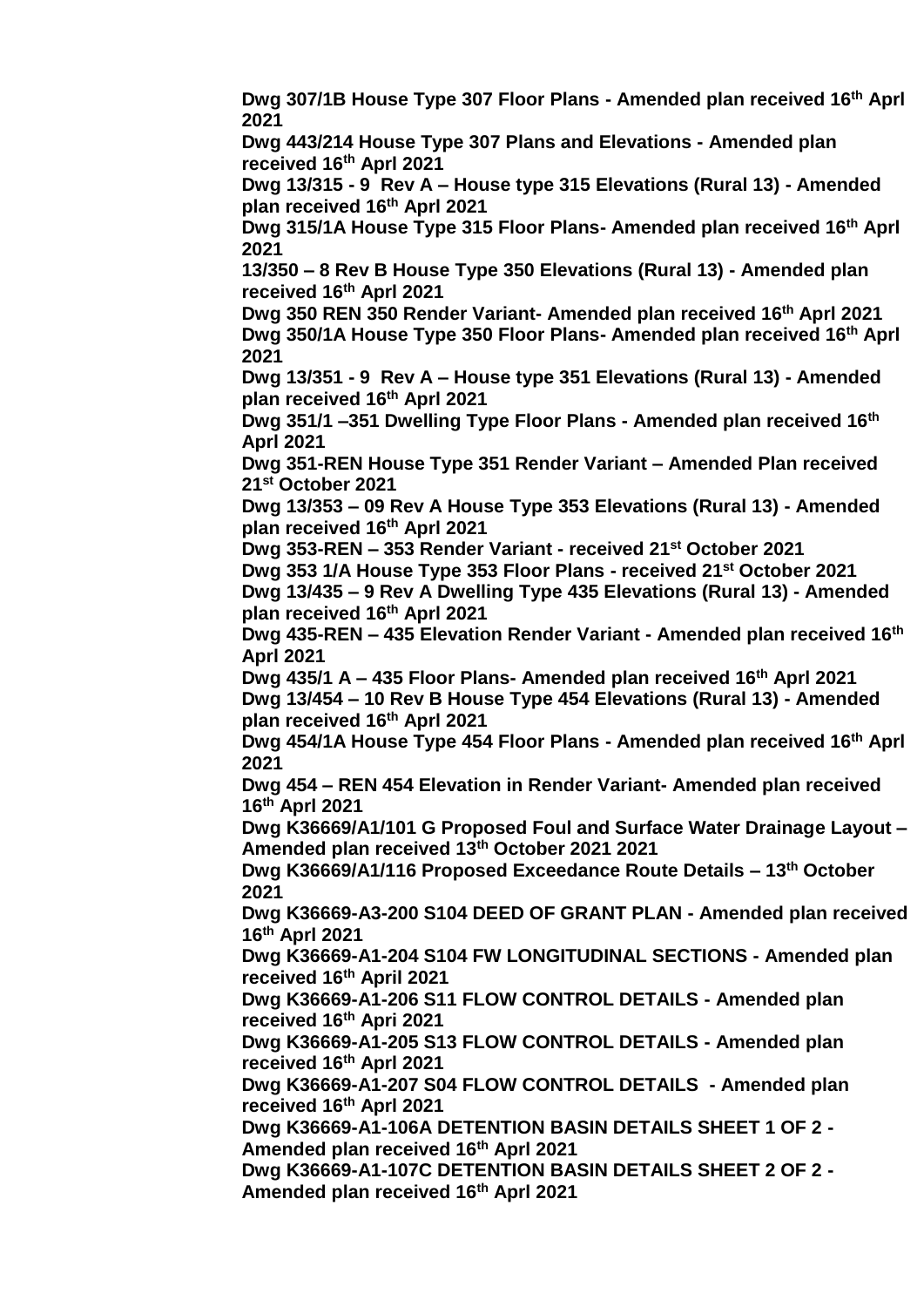**Dwg K36669-A1-110B SW PIPE NETWORK & MANHOLE SCHEDULE - Amended plan received 16th Aprl 2021**

**Dwg K36669-A1-100B CATCHMENT PLAN - Amended plan received 16th Aprl 2021**

**Dwg K36669-A1-108A GENERAL DRAINAGE CONSTRUCTION DETAILS - Amended plan received 16th Aprl 2021**

**Dwg K36669-A1-121 FOUNDATION KEY PLAN AND SCHEDULE A1L 1 OF 2 - Amended plan received 16th Aprl 2021**

**Dwg K36669-A1-122 FOUNDATION KEY PLAN AND SCHEDULE A1L 2 OF 2 - Amended plan received 16th Aprl 2021** 

**Dwg K36669-A1-202 S104 SW LONGITUDINAL SECTIONS 1 OF 2 -**

**Amended plan received 16th Aprl 2021**

**Dwg K36669-A1-203 S104 SW LONGITUDINAL SECTIONS 2 OF 2 Amended plan received 16th Aprl 2021**

**Dwg K36669-A1-111B FW PIPE NETWORK & MANHOLE SCHEDULE - Amended plan received 16th Aprl 2021**

**Dwg K36669-A1-103A HIGHWAY LONG SECTIONS 1 of 3 - Amended plan received 16th Aprl 2021**

**Dwg K36669-A1-104A HIGHWAY LONG SECTIONS 2 of 3 - Amended plan received 16th Aprl 2021**

**Dwg K36669-A1-105A HIGHWAY LONG SECTIONS 3 of 3 - Amended plan received 16th Aprl 2021**

**Dwg K36669-A1-115 S38 HIGHWAYS ADOPTION PLAN - Amended plan received 16th Aprl 2021**

**Dwg K36669-A1-112A EXTERNAL WORKS LAYOUT Amended plan received 16th Aprl 2021**

**Dwg K36669-A1-113A EXTERNAL WORKS CONSTRUCTION DETAILS 1 OF 2 - Amended plan received 16th Aprl 2021**

**Dwg K36669-A1-114A EXTERNAL WORKS CONSTRUCTION DETAILS 2 OF 2 - Amended plan received 16th Aprl 2021**

**Dwg K36669-A1-102B HIGHWAY LEVELS PLAN - Amended plan received 16th Aprl 2021**

**Flood Risk Assesment and Drainage Strategy Rev a, 1 Oct 2020, R.G. Parkin & Partners Ltd**

Reason: In order to ensure that the development is carried out in complete accordance with the approved plans and any material and non-material alterations to the scheme are properly considered.

# **Post commencement:**

**2. Notwithstanding the approved landscaping plan, the plant species specified for the new boundary hedge to the western boundaries of plots 1 and 17, shall be submitted to and approved in writing by the Local Planning Authority, including details of the standard height. The approved planting details shall be implemented before plots 1 and 17 are brought into use and the hedge shall be retained thereafter and not removed or replaced without prior consent of the Local Planning Authority. Should any plants which within a period of 5 years from the completion of the development die, are removed or become seriously damaged or diseased shall be replaced in the next planting season with other similar size and**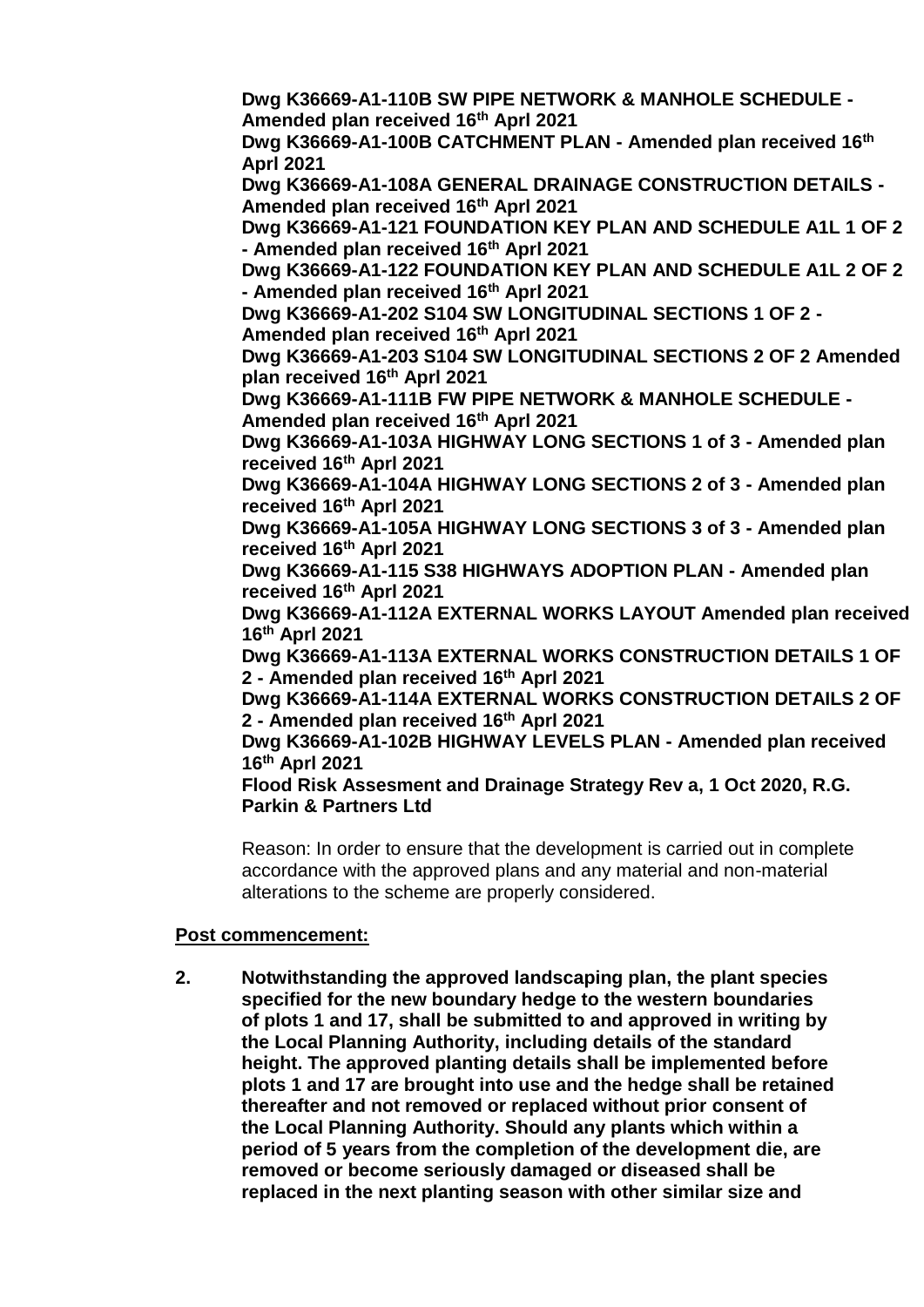### **species, unless otherwise agreed in writing by the Local Planning Authority.**

Reason: To allow a degree of natural surveillance of the adjoining pedestrian footpath in the interests of securing safe development, in accordance with policy S4 of the Allerdale Local Plan Part 1.

**3. Notwithstanding the approved landscaping plan, no part of the development hereby permitted shall be built above ground floor level until there has been submitted to and approved in writing by the Local Planning Authority, a further detailed landscaping plan for the two sustainable drainage ponds. The approved landscaping details shall be implemented within the first planting season following completion of the development and any plants which within a period of 5 years from the completion of the development die, are removed or become seriously damaged or diseased shall be replaced in the next planting season with other similar size and species, unless otherwise agreed in writing by the Local Planning Authority.**

 Reason: In order to enhance the appearance of the development and minimise the impact of the development in the locality.

**4. Notwithstanding the approved plans, where any re-contouring of ground levels within the development would result in retaining walls or structures exceeding 1.0m in height, full details of the retaining walls or structures shall be submitted to the Local Planning authority for approval in writing before their implementation. Any such structures shall be implemented only in accordance with the approved details.** 

Reason: To ensure a satisfactory standard of development for the external appearance of the approved scheme and to ensure a good standard of housing environment for future occupiers, in accordance with policies S4 and DM14 of the Allerdale Local Plan (Part 1), Adopted July 2014.

**5. The boundary treatment to the two sustainable urban draiange ponds shall be constructed of black vertical railings with bow top, 1.2m height as shown on drawing Dwg K36669-A1-106A DETENTION BASIN DETAILS SHEET 1 OF 2. The approved fencing shall be implemented before the ponds become operational and thereafter retained for the lifetime of the development.**

Reason: To ensure a satisfactory appearance and maintenance to boundary treatment within public areas, in accordance with policies S4 and DM14 of the Allerdale Local Plan (Part 1), Adopted July 2014.

**6. Notwithstanding the approved landscaping plan, the boundary treatment to plots 7 and 49 shall be constructed in accordance with the details on approved drawing 1739-PL219(C) Boundaries & Elevations Plan as Proposed - Amended plan received 16th Aprl 2021.**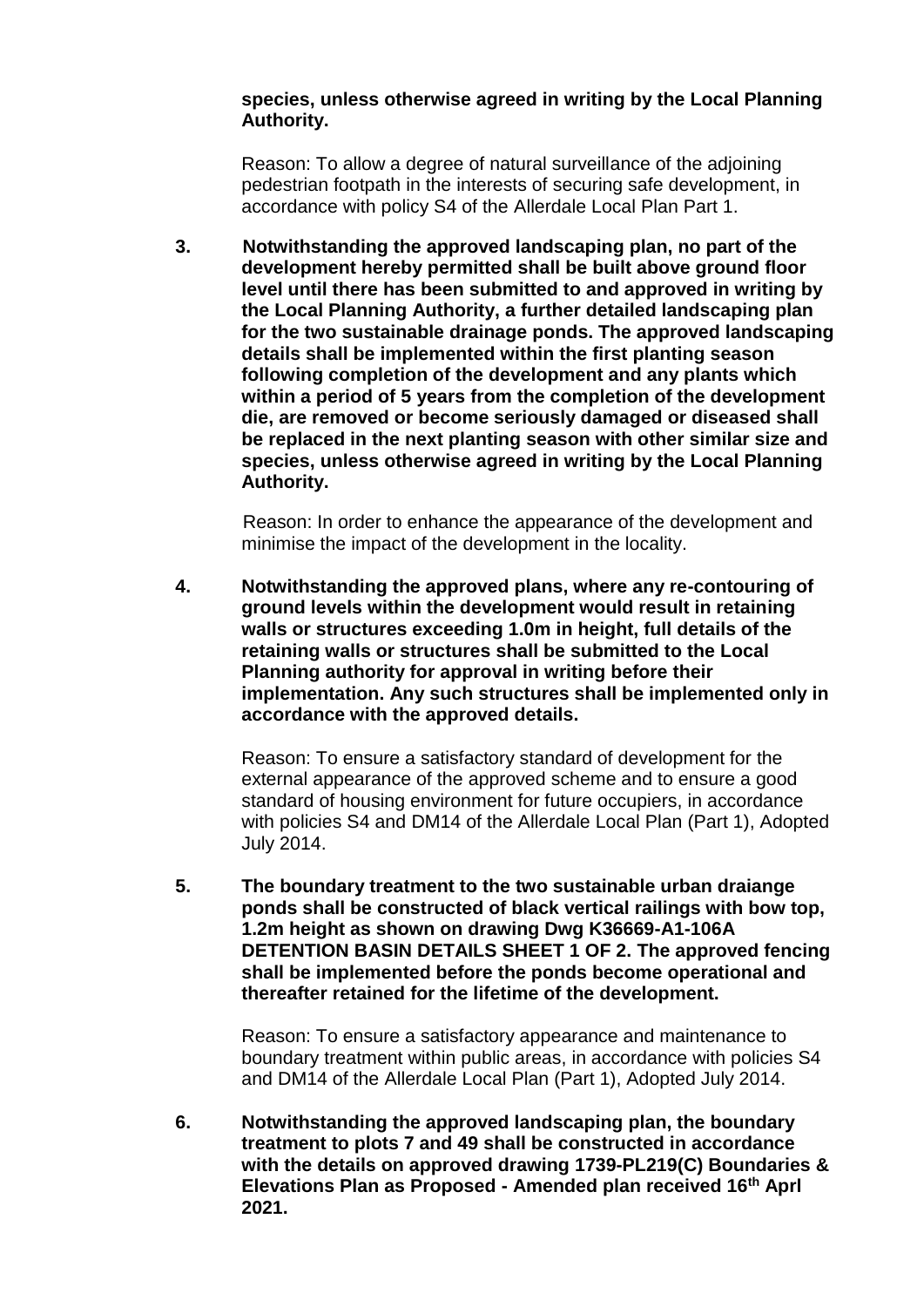Reason: For the avoidance of doubt as to the expected boundary treatment to these plots where they face onto Lowmoor Road.

**7. Plots 1-10, 23-28, and 46 – 57 shall only be constructed in accordance with the 'Render Variant Elevations' approved for each house type identified for those plots.** 

Reason: For the avoidance of doubt as to which house types and finish are approved for these plots.

**8. Notwithstanding the provisions of the Town and Country Planning (General Permitted Development) Order 2015 (or in any Statutory Instrument revoking or re-enacting that Order with or without modification) no fences, gates, walls or other means of enclosure shall be erected on the western boundary of plots 1 and 17 (between the hedge and the pedestrian footpath) without the prior written approval of the Local Planning Authority upon an application submitted to it.**

 Reason: The Local Planning Authority wishes to retain control over any proposed alterations/extensions in the interests of the appearance of the site and the amenities of adjacent properties.

9. **The proposed footpath link adjacent to plots 1 and 17 shall be made available for use prior to 50% occupation of the housing hereby approved and shall be retained in an accessible condition for the lifetime of the development.** 

> Reason: To facilitate pedestrian permeability through the site to adjoining land, in accordance with Policy S4 of the Allerdale Local Plan Part 1 and advice contained within the NPPF.

10. **A landscaping management plan including long term design objectives, management responsibilities and maintenance schedules for all landscape areas including public open space and landscaped buffers shall be submitted to and approved in writing by the Local Planning Authority prior to the occupation of any dwellinghouse hereby approved. The development shall thereafter be maintained at all times in accordance with the approved management plan.** 

Reason: To ensure the long term maintenance and management of public open space and landscaped buffers within the residential estate.

Post construction conditions:

11. **All planting, seeding or turfing comprised within the scheme and shown on the approved landscaping plans shall be carried out in the first planting season following completion of the development**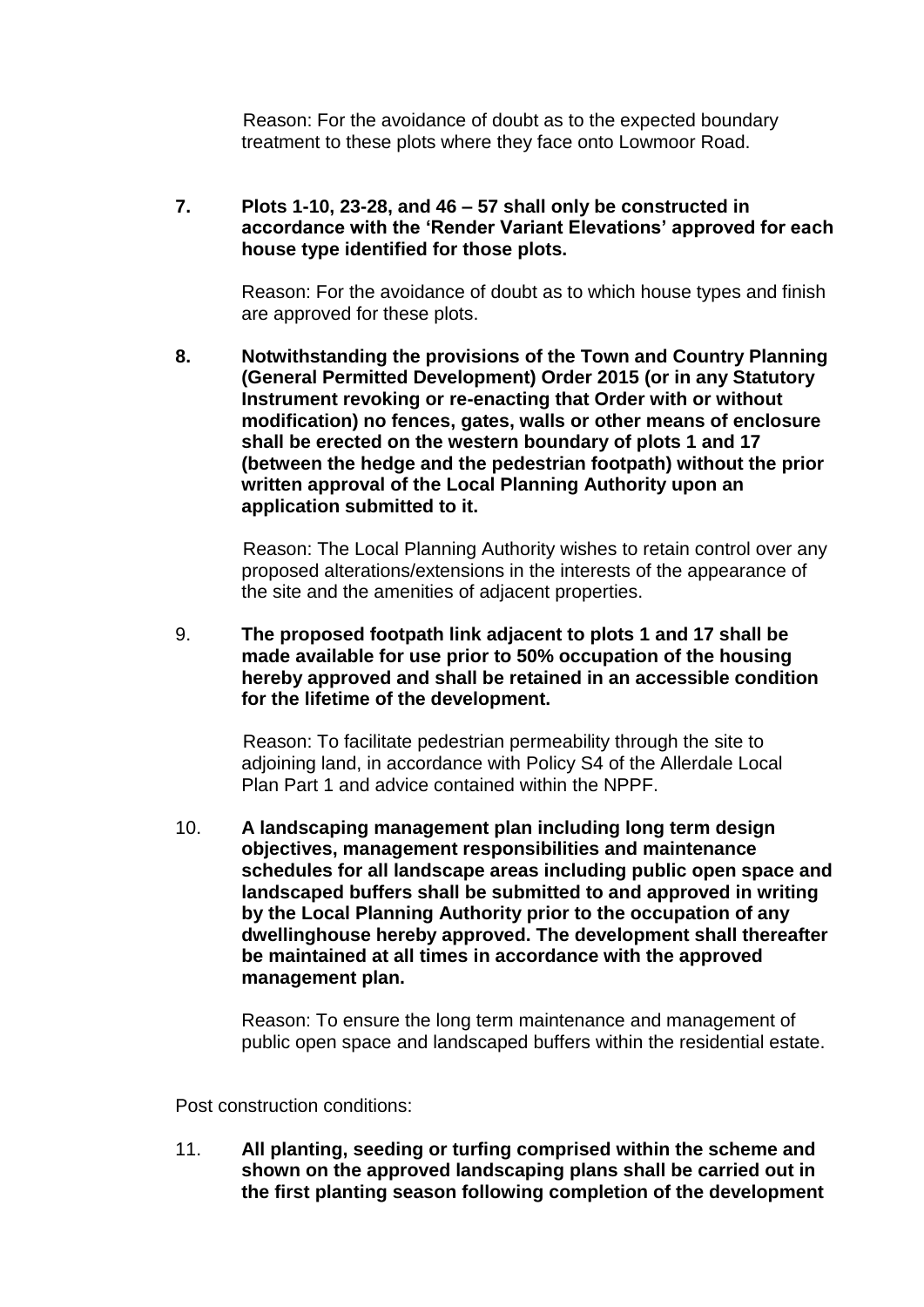**(unless otherside specified by separate condition) and any trees or plants which within a period of 5 years from the completion of the development die, are removed or become seriously damaged or diseased shall be replaced in the next planting season with other similar size and species, unless otherwise agreed in writing by the Local Planning Authority.**

Reason: In order to enhance the appearance of the development and minimise the impact of the development in the locality, in compliance with Policy DM14 of the Allerdale Local Plan (Part 1), Adopted July 2014.

# **Councillor Harrington left the meeting**

**An automatic adjournment applies after three hours unless members vote to continue, a vote was taken and all members voted to continue for a further hour, following which they voted to complete one more item** 

# **315. FUL/2021/0067 - Princess Street - Mixed use development retail, apartments, houses**

### **Representations**

Brenda Willis and Harry Branney spoke in objection to the application.

Letters were read out on behalf of Derek Stephenson, Terry Johnston and Rob Goldwater.

Councillor Will Wilkinson, Ward Councillor for St Michael's spoke against the application.

Jane Martin spoke on behalf of the applicant.

# **Application**

The Senior Planning Officer Rebecca Wilson recommended to grant the application subject to planning conditions. Members were advised that condition 6 and 9 were duplicated and therefore condition 9 would be removed. Members were also advised that a signing of a section 106 agreement to secure a sum of £6'000.00 to cover a traffic regulation order would need to be agreed.

The Senior Planning Officer outlined the application and detailed the main issues within the report as follows;

• Principle of Development (Residential)

The principle of residential development is acceptable. The site is located within the settlement of Workington and is previously developed land. The proposal complies with Policies S3 and S5.

• Principle of Development (Retail)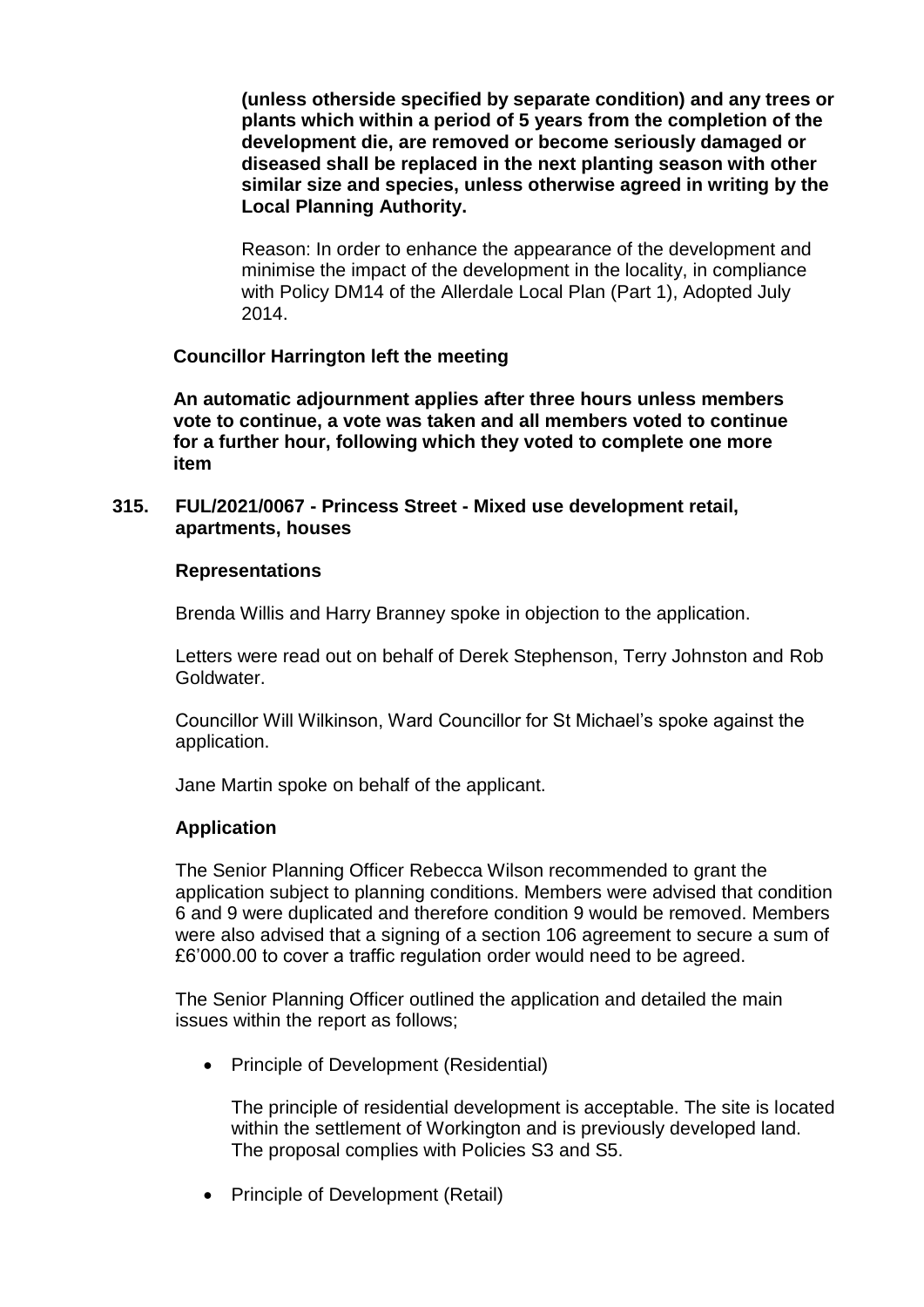The sequential assessment shows that there are no sequentially preferable sites that are available, suitable and viable. The proposal therefore accords with Policies S10 and DM8 and the retail development is acceptable in principle.

Layout of Development

The layout of the development is in keeping with the character of the area and accords with Policy S4

• Highway Safety

The proposal will not be harmful to highway safety.

#### **Councillor Lynch left the meeting.**

Members noted the representations received in respect of the application, the main grounds of which were set out in the report.

Following member discussion in relation to traffic generation and highway safety Councillor T Annison moved a motion to defer the application in order to get more clarification on all the parking aspects from County Council and the Agent and for members to visit the site along with County Council and the officers.

A vote was taken: 7 voted in favour to defer the application, 1 against.

The motion was carried to defer the application and carry out a site visit.

#### **Decision**

Deferrred

# **316. FUL/2021/0286 - 32 Wilson Street, Workington - Window replacements to UPVC**

#### **Representations**

The Agent, Richard Lindsay spoke in support of the application.

#### **Application**

The Senior Planning Officer, Steve Long recommended refusal.

The Senior Planning Officer outlined the application and detailed the main issues within the report as follows;

• Heritage

The proposal relates to a commercial property situated within the Workington Conservation Area. The application seeks to replace